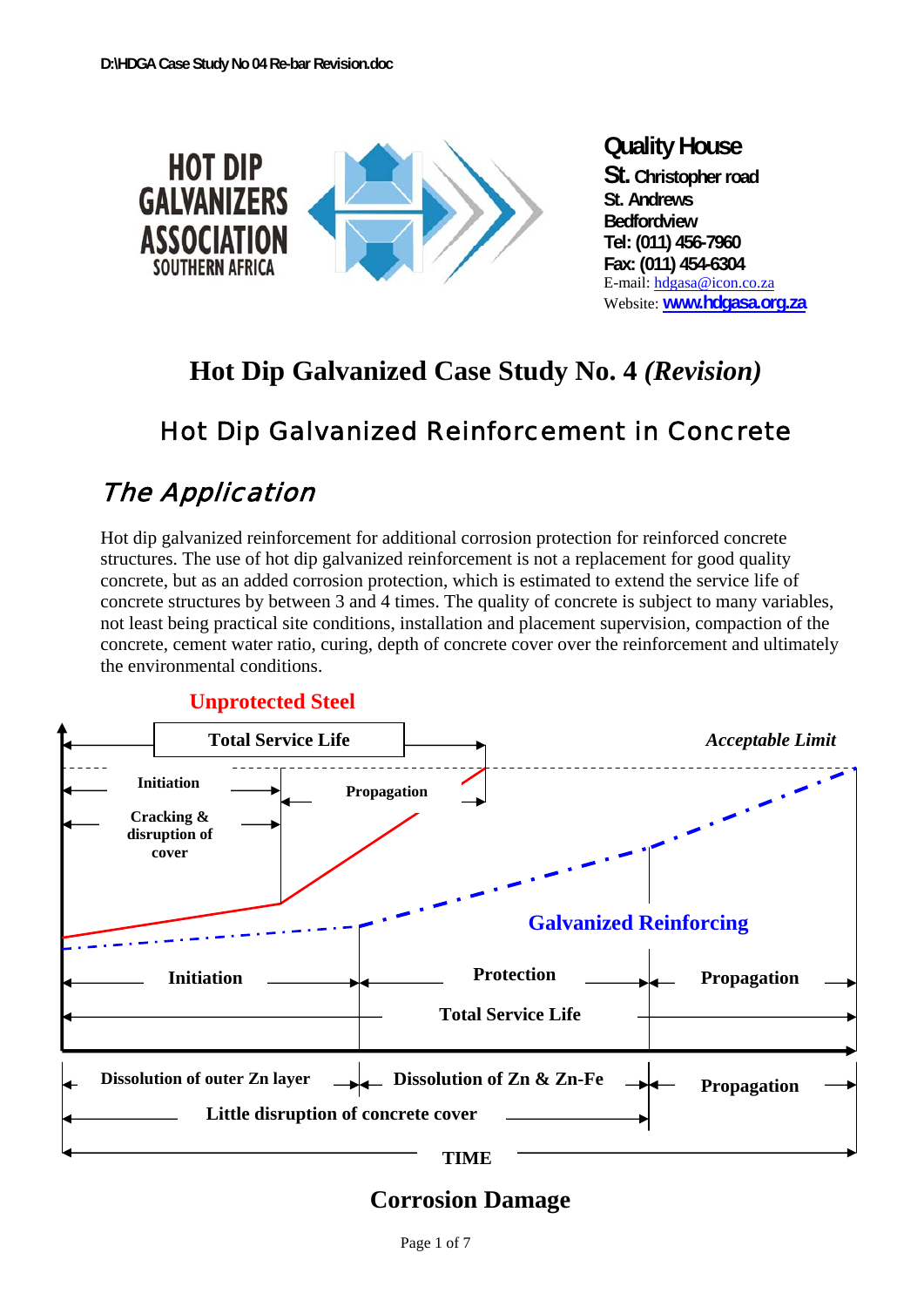

# Environmental Conditions

The environmental conditions are described as severe marine, (class C5 in terms of ISO 9223), subjected to sea spray, chloride attack, carbonation, and the quality of the concrete, i.e. durability (oxygen permeability and sorptivity).

## The Site



This case study is the result of a detailed investigation of a pedestrian bridge situated along the foreshore of Algoa bay.

> The site of the 40-year-old pedestrian bridge (No B776) that was demolished in April 2005. It was established that hot dip galvanized reinforcement was used in the approach stairway, which was on the sea facing side, indicated on the left of the photograph, with the sea some 50 meters further left. This stairway was part of a refurbishment of the seriously corroding structure in 1985.



### From information received the hot dip galvanized reinforcing in the refurbished stairway (1985) had been in service for 20years

Sample concrete cores were extracted from the sea facing side, top slab and landside of the structure. These samples were sent to an independent concrete diagnostic & durability laboratory with instructions to establish the ingress of chlorides, carbonation and quality of the concrete. The depth of reinforcement cover was confirmed as being 45 to 60 mm and a sample of hot dip galvanized bar was retrieved for examination.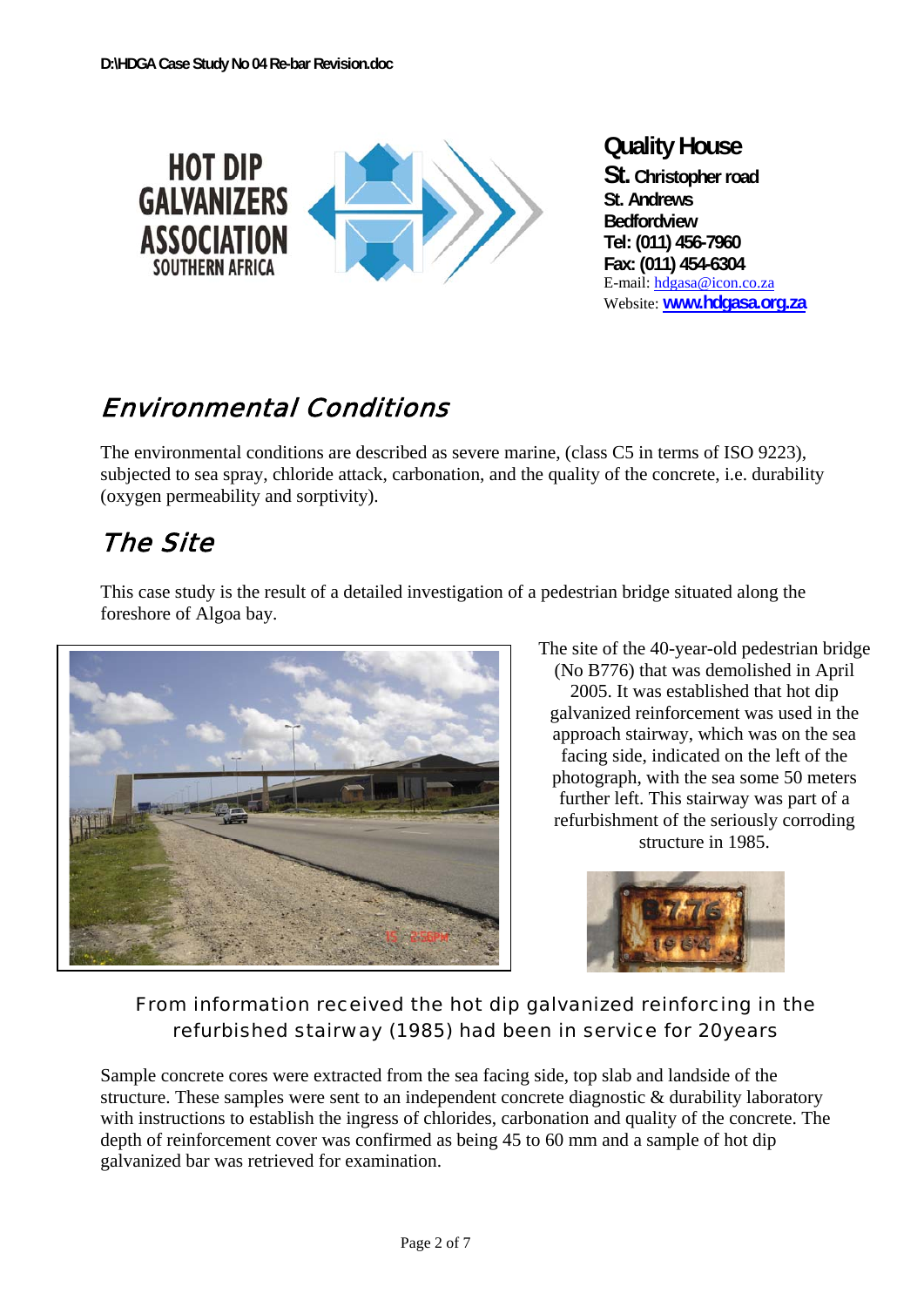

# Our Findings

**Chloride concentrations** (% as mass of cement) at a depth of 45 to 60 mm ranged between 0.15 & 0.65 on side facing inland, and 0.27  $\&$  1.26 on the sea facing side. At a depth of 30 to 45 mm the chloride concentrations ranged between 0.19 and 2.6. Chloride levels at a depth of 15 to 30 mm rise to between 0.49 to 8.8 as a % of cement mass. Accepting that the typical limit is 0.1% chloride for uncoated reinforcement, it should be totally unacceptable to use plain reinforcing without additional corrosion protection in this environment.

**Carbonation** was found to be more severe on the landside of the structure, with penetration depths of 18 to 22 mm.

**Concrete durability** index testing results of oxygen permeability was as follows:- 1 sample "very good", 1 sample "good", 4 were "poor" and 1 "very poor". Sorptivity of 2 samples were excellent, 2 good and 2 were poor.



#### **2 Core Samples**

Taken on the side facing inland. Carbonation penetration 18 to 22 mm, chloride level at 45 to 60 mm 0.15% to 0.65% as mass of cement.



**2 Core Samples**  Taken on the sea facing side. Carbonation penetration 5 to 23 mm, chloride levels at 45 to 60 mm 0.27% to 1.26% as mass of cement.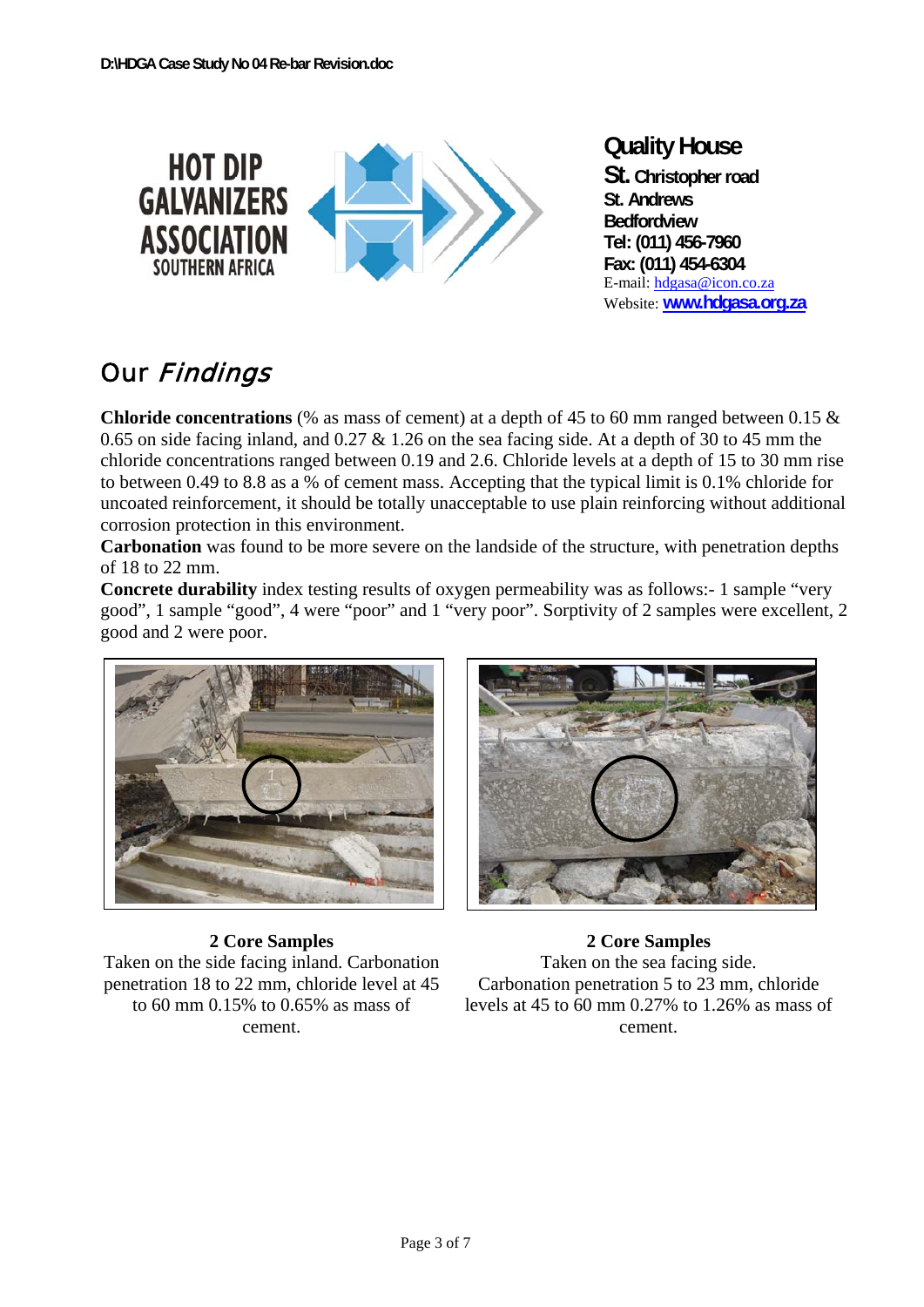

Notwithstanding the findings at the 45 to 60 mm depth of cover, numerous reinforcing bars were found at depths of 15 to 45mm. Even at the reduced concrete cover depths and increased chloride levels, the hot dip galvanized coating was continuing to protect the reinforcing bars. In certain isolated cases where the corrosive conditions had penetrated to the steel, due to very limited cover, the zinc had been sacrificed and some attack was evident of the carbon steel.



**Isolated red rust was found, usually associated with minimum concrete cover and/or mechanical damage to the concrete cover.** 



**Condition of exposed hot dip galvanized reinforcement found during the demolition of the 20 year old approach stairway. With isolated exceptions, the hot dip galvanized reinforcing shown, in this photograph, is typical of 98% of that inspected.**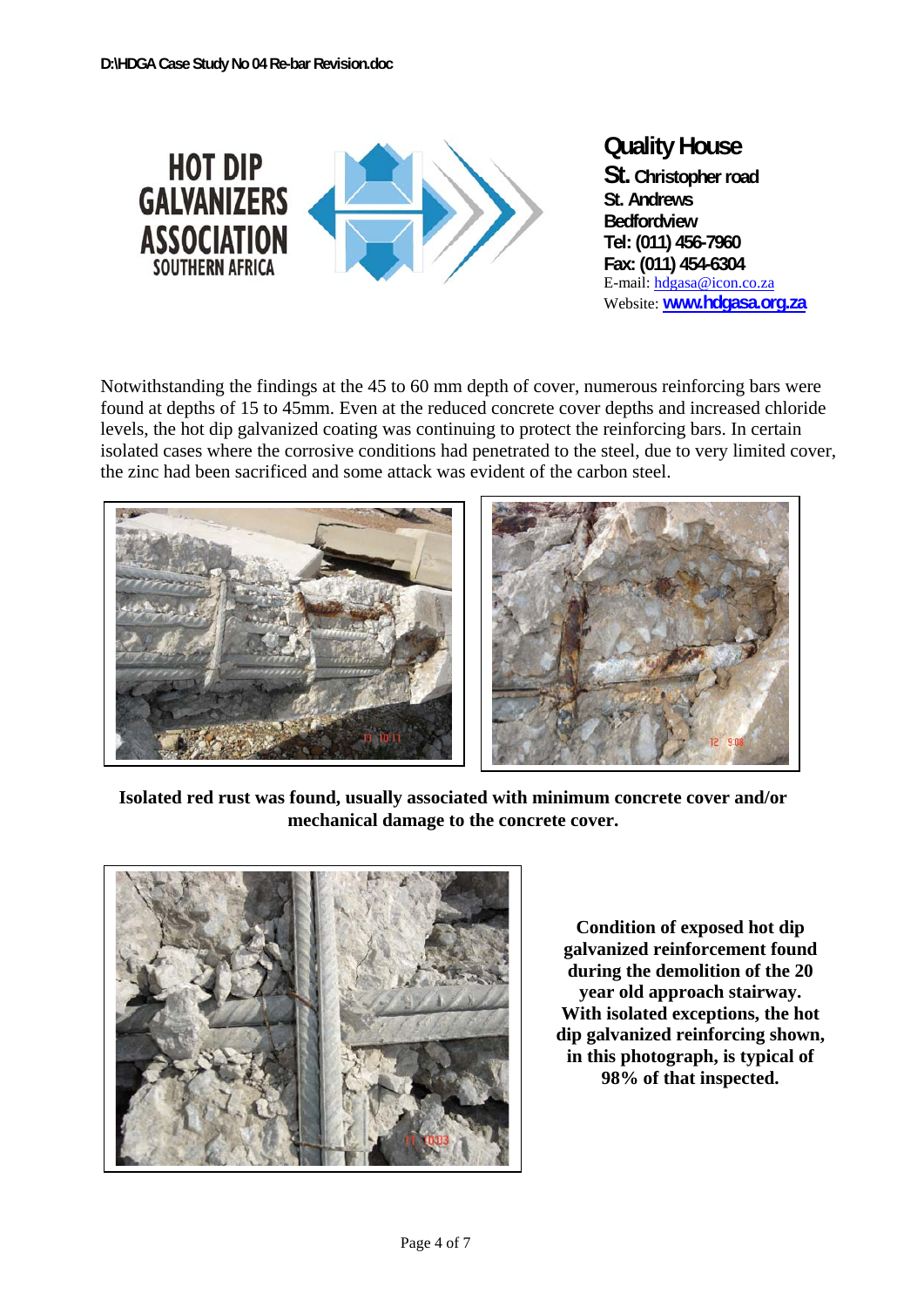

### **Quality House**

**St. Christopher road St. Andrews Bedfordview Tel: (011) 456-7960 Fax: (011) 454-6304**  E-mail: hdgasa@icon.co.za Website: **www.hdgasa.org.za**



**This photograph shows two uncoated reinforcing bars that were used in the stairway without being hot dip galvanizing. The corrosive attack is clearly evident, while the hot dip galvanized bars located alongside are performing with complete satisfaction.** 

#### **Condition of the reinforcement**

Reinforcement was taken from the structure for micrograph analysis to establish the amount of zinc coating that was retained after 20 years in service. The depth of cover of the two samples were selected at 45mm and 60mm respectively.

The outer appearance of the bar section demonstrated a dull grey colouration with no significant zinc layer degradation in terms of white rust formation.

A transverse cross section through the bar revealed a 'normal' galvanized zinc skin with the constituent sub-layers clearly delineated (Figures 1 and 2). The galvanized skin thickness was 240- 260µm.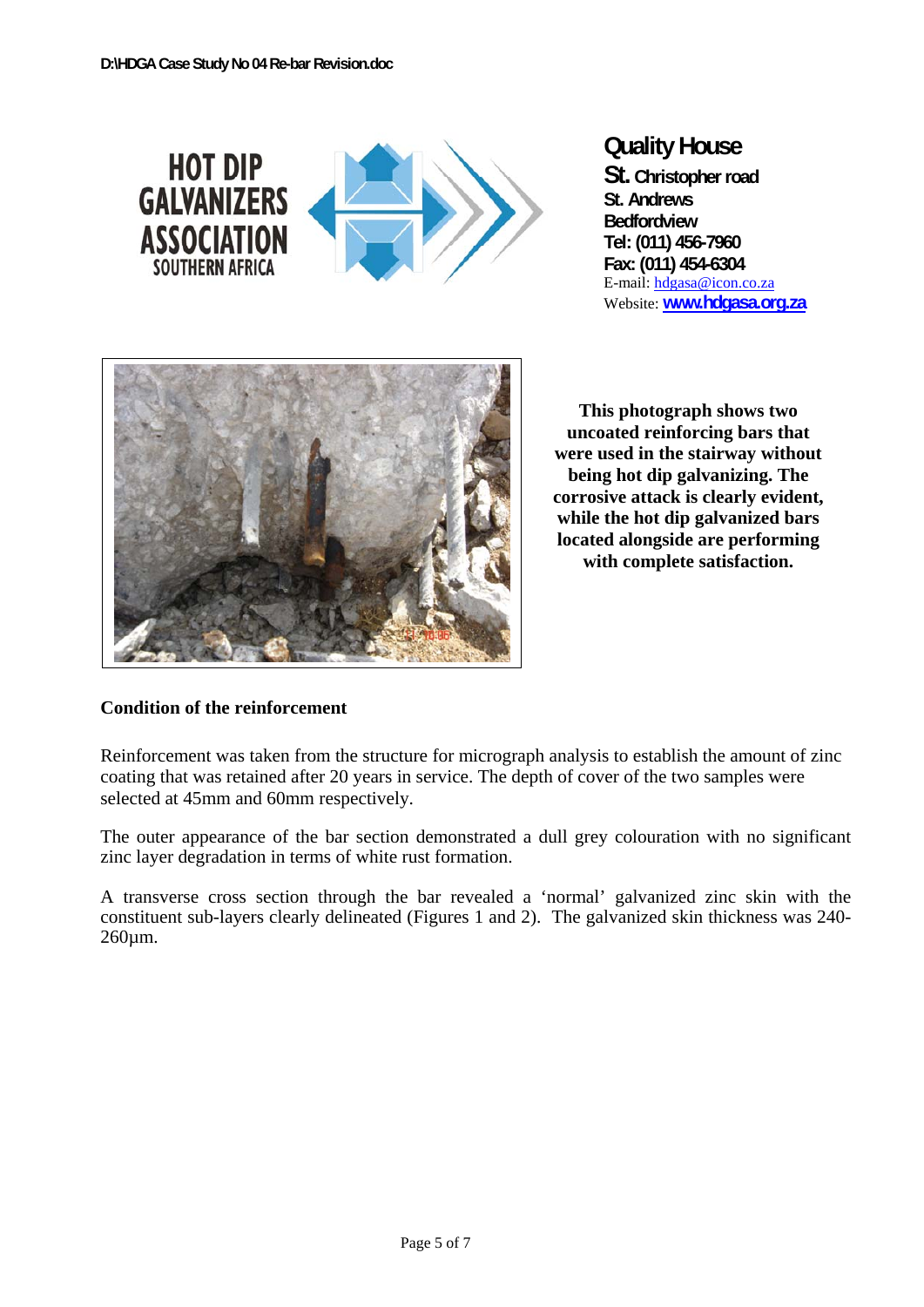

#### **Quality House**

**St. Christopher road St. Andrews Bedfordview Tel: (011) 456-7960 Fax: (011) 454-6304**  E-mail: hdgasa@icon.co.za Website: **www.hdgasa.org.za**



**Figure 1. Galvanized layer (70 to 90µm) on the reinforcement bar (100X).** 



**Figure 2. Galvanized layer on the reinforcement bar 45 to 50 mm cover. (100X)** 

**Test samples were extracted from the demolished bridge.** 

## Conclusion

Examination of the hot dip galvanized reinforcing, after 20-years in service, revealed conclusive evidence that the zinc coating was providing excellent corrosion protection to the steel reinforcement.

While other forms of reinforcement protection are available, it can be shown that hot dip galvanizing of reinforcing is a preventative process that must be applied as part of the construction process. It is a system of "prevention is far better than cure" The economics are best described in the following extract from a recent publication "Corrosion of Steel in Concrete" by Bertolini, Elsener, Pedeferri and Polder.